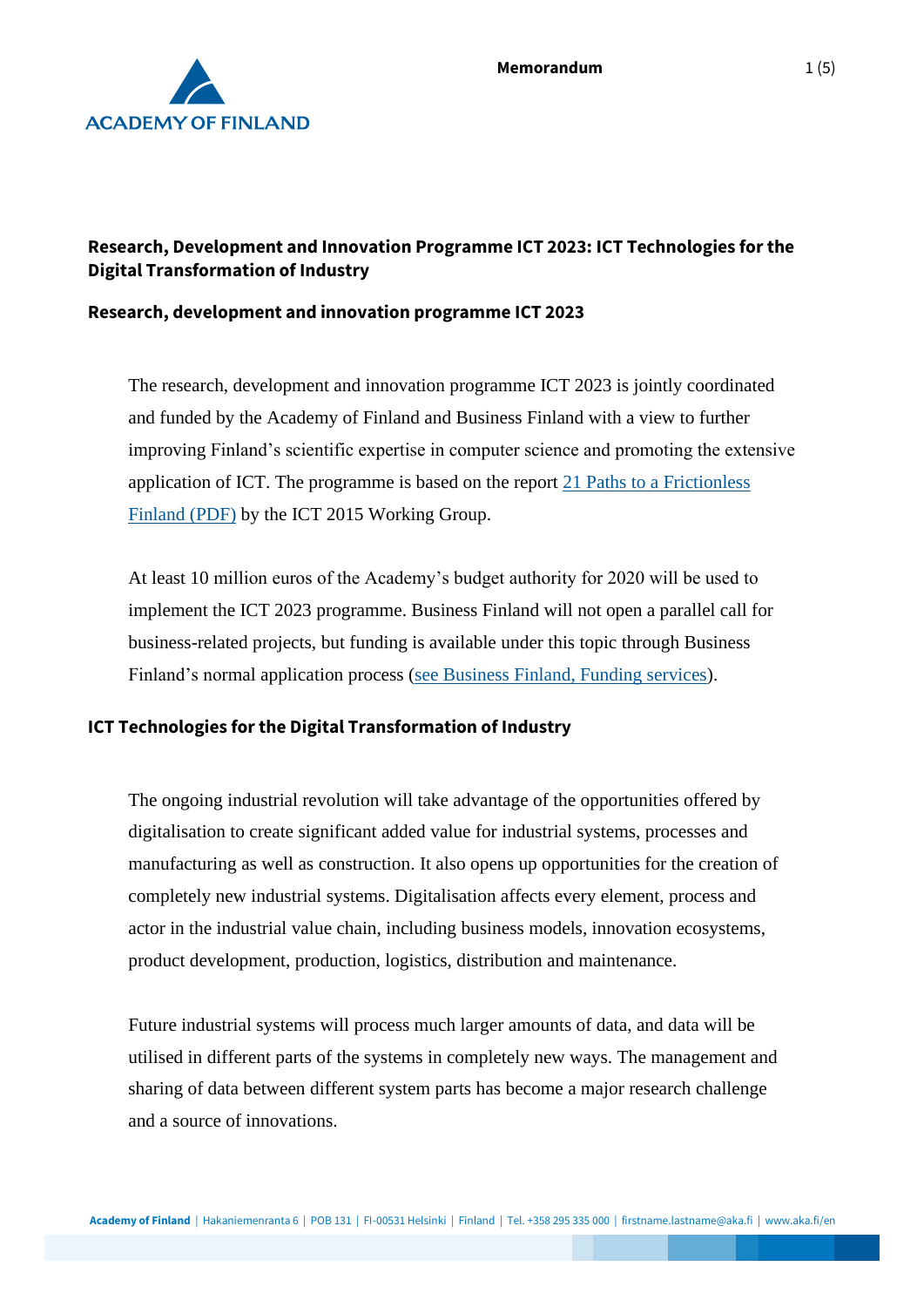

Digitalisation facilitates, for example, the collection of vast amounts of data to enable timely guidance and decision-making at all stages of the production chain. The digital transformation can be divided into digital products and services, digitalised integrated value chains, digital customer systems and digital business plans. An even more detailed breakdown takes us to smart sensors, big data analysis, customer service and customer profiles, augmented reality, cloud computing, mobile devices, IoT platforms, positioning technologies, human-machine user interfaces, authentication and counterfeit detection, and 3D and 4D printing.

The aim of the 'ICT Technologies for the Digital Transformation of Industry' call is to support the creation of new techniques and technologies to enhance the digital transformation of industry. The call targets research that is aimed at achieving significant leaps in existing industrial processes and at creating completely new types of processes, methods and technologies that yield superior benefits compared to current activities. Key to this is the development and utilisation of ICT technologies in new ways. Examples of research topics:

- advanced robotics
- learning and hyper-flexible automation
- AI optimisation
- 3D and 4D printing
- Internet of Things (IoT)
- self-organising production equipment and systems
- large-scale decentralised and autonomous systems
- distributed cloud services and edge and fog computing
- wireless systems for industry
- virtual environments, integration of the virtual and physical world
- sensors and actuators
- digital twins.

Projects must also take into account the demonstration or validation of research objectives at least at concept level.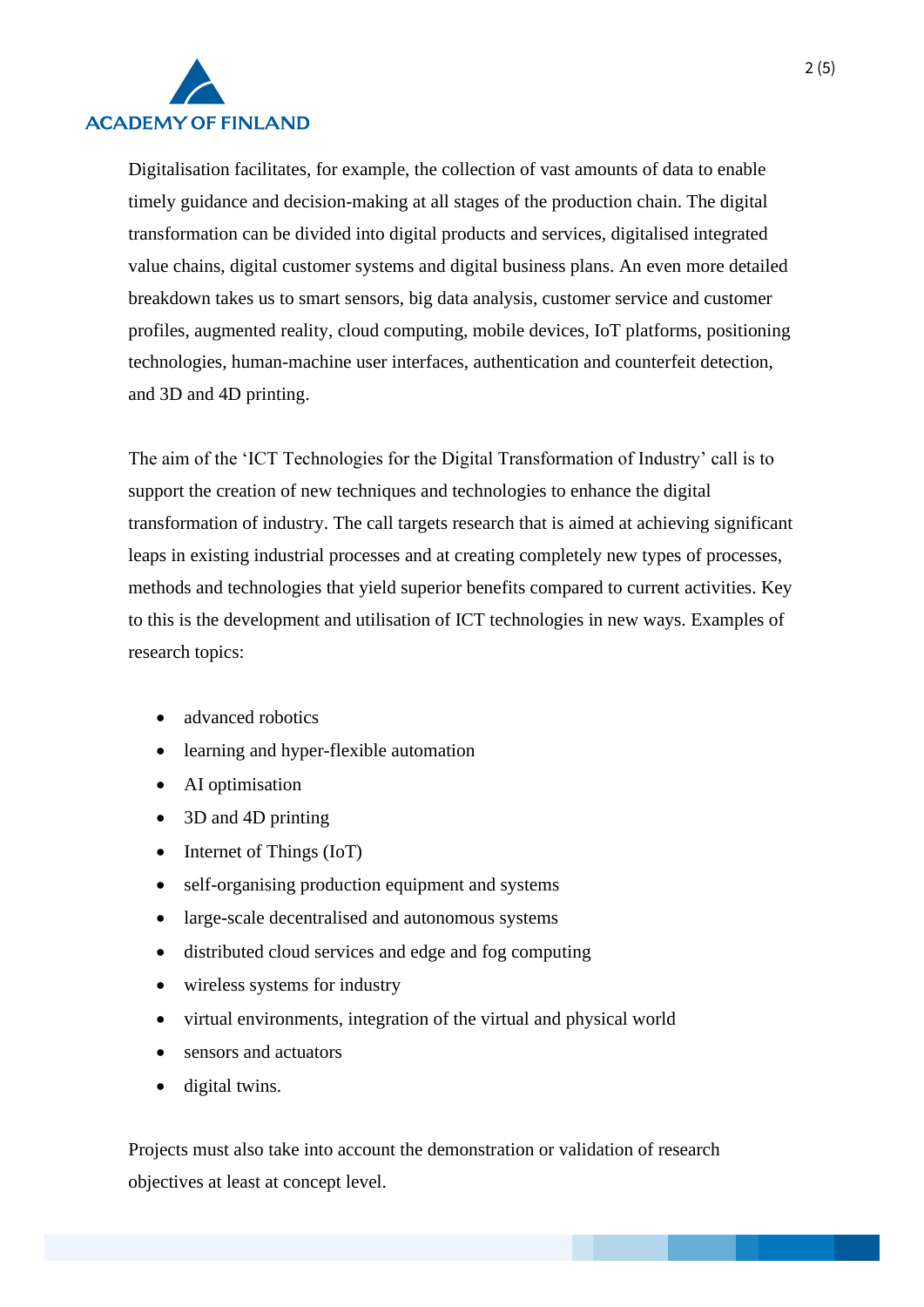

#### **How the application is reviewed**

The applications will be reviewed by a panel of international experts. Read the review questions that will be used in the review: ICT 2023 review form (PDF). Two threshold values will be used in the review:

- The threshold rating for the 'Project's relevance to the programme/call' item is 4 on a scale from 1 to 6. If an application fails to meet this rating, the review will be discontinued and the applicant will only receive feedback on that item.
- The threshold rating for the 'Scientific quality, novelty and innovativeness of the research' item is 4 on a scale from 1 to 6. If an application fails to meet this rating, the review will be discontinued and the applicant will only receive feedback on two items: 'Project's relevance to the programme/call' and 'Scientific quality, novelty and innovativeness of the research'.

In addition to the general review criteria of Academy research programmes, particular attention will be paid to the following issues:

- International engagement
	- o attracting top-level young, talented researchers from abroad to Finland or hiring researchers who have recently come to Finland to work on the project
	- o research visits by Finnish researchers to leading-edge foreign universities and research institutes
- Business collaboration
	- o cooperation between universities, research institutes and business companies
	- o problem-setting in research
	- o application potential of results
- Intersectoral mobility of leading-edge researchers
	- o mobility from universities to business companies
	- o mobility from business companies to universities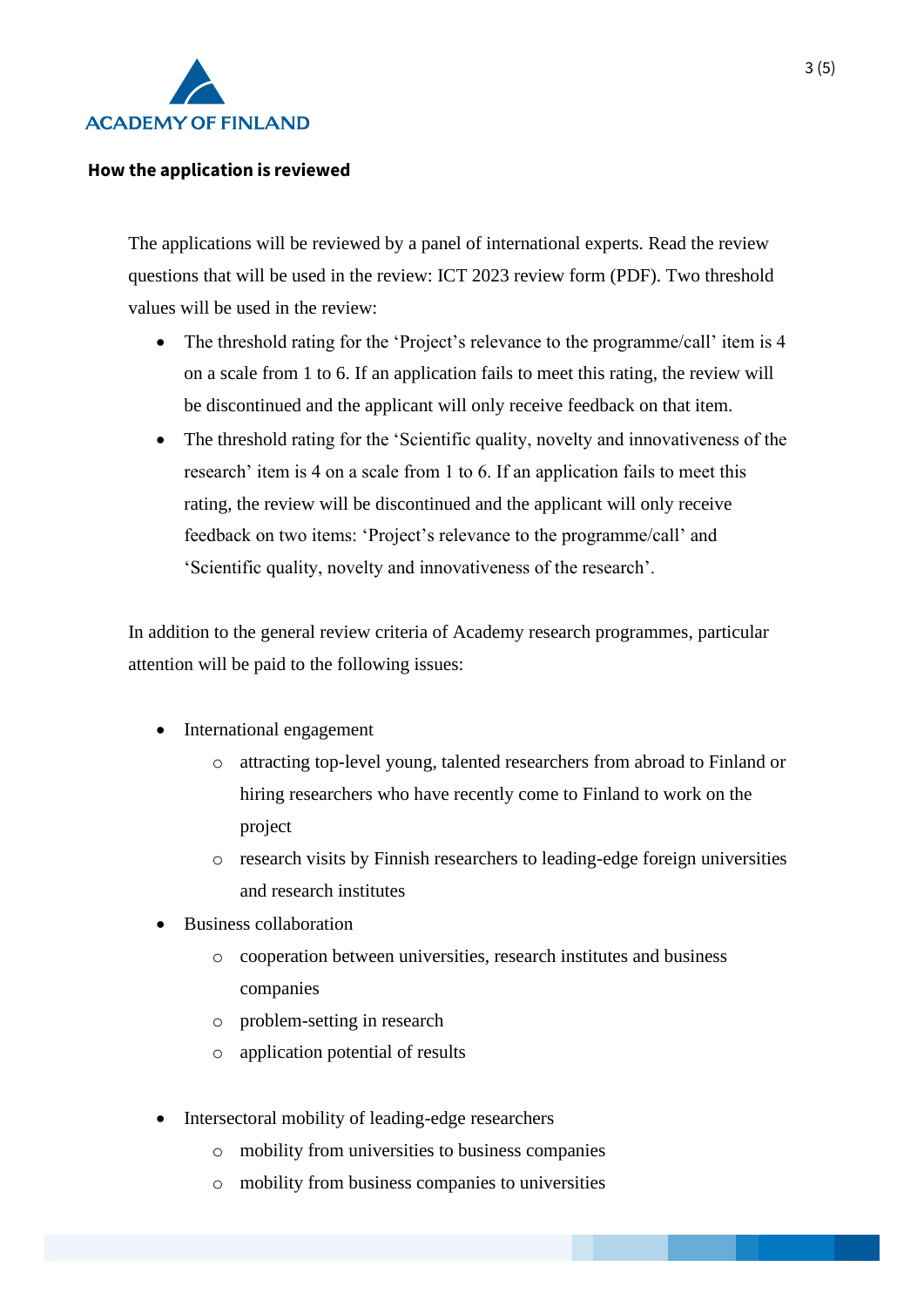

- Use of universities' and research institutes' own resources to carry out research
	- o use of resources of the site of research and the partners
	- o level of commitment and funding contribution by the site of research.

#### **Consortium applications**

If the funding is applied for by a consortium, read the guidelines for consortium applications. The consortium application is submitted by the consortium PI only after all subprojects have completed their applications. The non-negotiable deadline also applies to consortia. Consortium compositions cannot be changed after the call deadline has expired. If the project involves business collaboration, see the detailed guidelines below.

## **Business collaboration**

If the project involves business collaboration, that collaboration must be clearly indicated in the research plan. In addition, your application must also include a business collaboration plan as a separate appendix.

# **Business collaboration plan (only one plan regardless of the number of companies, no more than 3 pages):**

- List all project parties.
- Describe the collaboration as well as the management and research duties included in the project.
- Describe the mechanisms by which the project will integrate all participating organisations and individual researchers.
- Describe, if relevant, the implementation of intersectoral researcher exchange.
- Define each PI's required input to the project and justify why each party's expertise is necessary to achieve the project's objectives.
- Describe the complementary roles of the parties involved and explain which research results can be jointly utilised by the participating companies.
- Describe the application potential of the results.
- Make sure that the collaboration plan's length and details are proportional to the size of the project. The plan should be extensive enough to ensure that the project